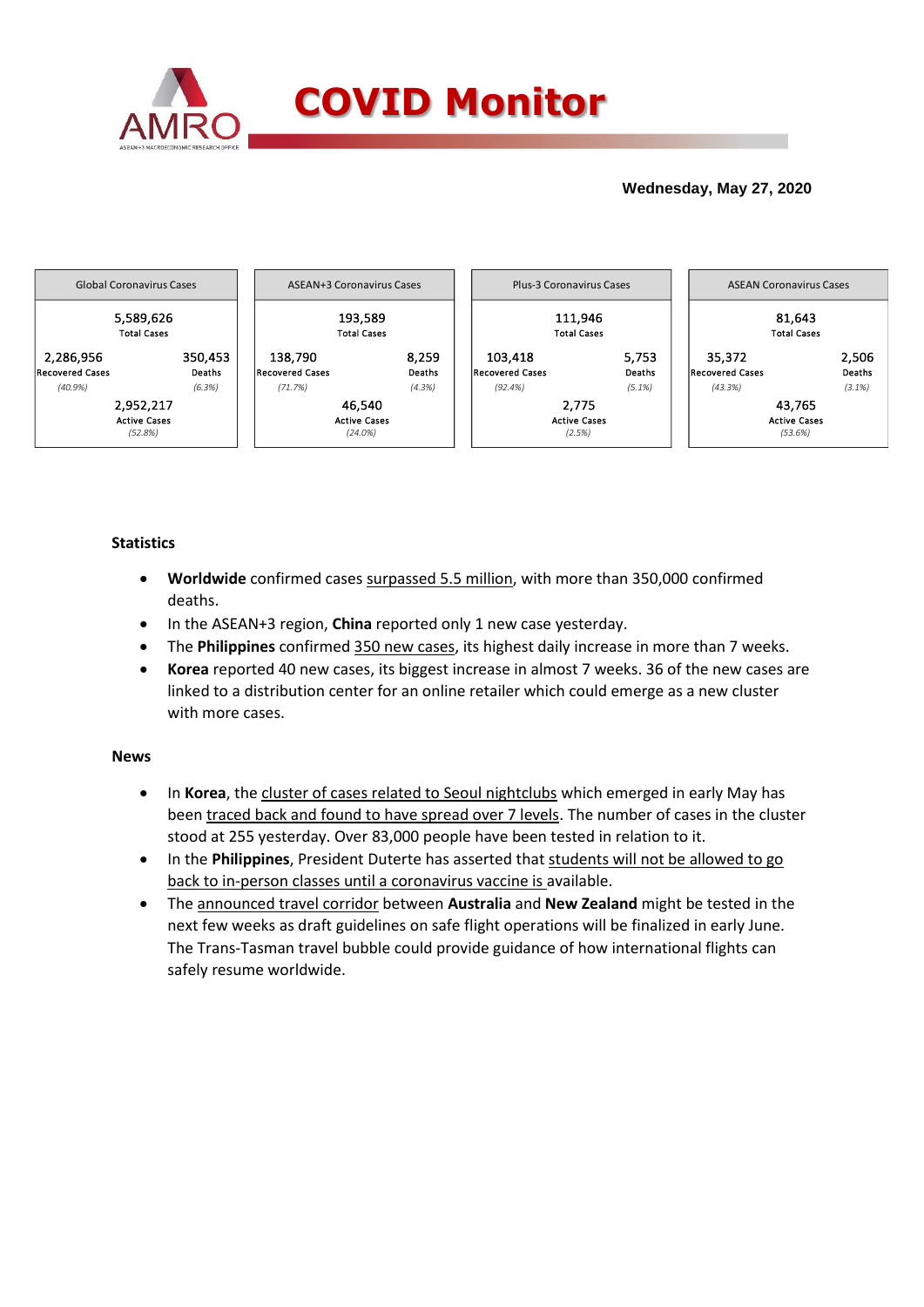

#### Overview of Confirmed COVID-19 Cases

Data as of 26/5/2020

| Economy                  | <b>Total</b><br>Cases | Cases per 1M<br>Population | <b>New</b><br>Cases | <b>New Cases</b><br>per 1M Pop. | <b>New Cases</b><br>$(7$ -day avg $)^1$ | <b>ANew</b><br>Cases | ∆% New<br>Cases | Total<br><b>Deaths</b> | <b>New</b><br><b>Deaths</b> | Fatality<br><b>Rate (%)</b> | <b>Total</b><br>Recovered | Recovery<br>Rate $(%)2$  | <b>Active</b><br>Cases |
|--------------------------|-----------------------|----------------------------|---------------------|---------------------------------|-----------------------------------------|----------------------|-----------------|------------------------|-----------------------------|-----------------------------|---------------------------|--------------------------|------------------------|
| Global                   | 5,589,626             |                            | 94,565              |                                 |                                         | 7,117                | 1.7             | 350,453                | 4,221                       | 6.3                         | 2,286,956                 | 40.9                     | 2,952,217              |
| ASEAN+3                  | 193,589               |                            | 1,425               |                                 |                                         | 84                   | 0.7             | 8,259                  | 56                          | 4.3                         | 138,790                   | 71.7                     | 46,540                 |
| Plus-3                   | 111,946               |                            | 83                  |                                 |                                         | 26                   | 0.1             | 5,753                  | 16                          | 5.1                         | 103,418                   | 92.4                     | 2,775                  |
| ASEAN                    | 81,643                |                            | 1,342               |                                 |                                         | 58                   | 1.7             | 2,506                  | 40                          | 3.1                         | 35,372                    | 43.3                     | 43,765                 |
| China                    | 82,993                | 59                         | $\mathbf{1}$        | 0.0                             |                                         | -6                   | 0.0             | 4,634                  | $\mathsf 0$                 | 5.6                         | 78,280                    | 94.3                     | 79                     |
| Hong Kong, China         | 1,065                 | 139                        | $\mathbf 0$         | 0.0                             |                                         | $\mathsf 0$          | 0.0             | $\overline{4}$         | $\mathsf 0$                 | 0.4                         | 1,033                     | 97.0                     | 28                     |
| Japan                    | 16,623                | 132                        | 42                  | 0.3                             |                                         | 11                   | 0.3             | 846                    | 16                          | 5.1                         | 13,810                    | 83.1                     | 1,967                  |
| Korea                    | 11,265                | 216                        | 40                  | 0.8                             |                                         | 21                   | 0.4             | 269                    | $\mathbf 0$                 | 2.4                         | 10,295                    | 91.4                     | 701                    |
|                          |                       |                            |                     |                                 |                                         |                      |                 |                        |                             |                             |                           |                          |                        |
| Indonesia                | 23,165                | 86                         | 415                 | 1.5                             |                                         | $-64$                | $1.8\,$         | 1,418                  | 27                          | 6.1                         | 5,877                     | 25.4                     | 15,870                 |
| Malaysia                 | 7,604                 | 229<br>133                 | 187<br>350          | 5.6<br>3.2                      |                                         | 15<br>66             | 2.5<br>2.4      | 115<br>886             | $\pmb{0}$                   | 1.5<br>6.0                  | 6,041                     | 79.4<br>23.3             | 1,448                  |
| Philippines<br>Singapore | 14,669<br>32,343      | 5,672                      | 383                 | 67.2                            |                                         | 39                   | 1.2             | 23                     | 13<br>$\mathbf 0$           | 0.1                         | 3,412<br>16,444           | 50.8                     | 10,371<br>15,876       |
| Thailand                 | 3,045                 | 45                         | 3                   | 0.0                             |                                         | $\mathbf{1}$         | 0.1             | 57                     | $\mathbf 0$                 | 1.9                         | 2,929                     | 96.2                     | 59                     |
|                          |                       |                            |                     |                                 |                                         |                      |                 |                        |                             |                             |                           |                          |                        |
| Brunei Darussalam        | 141                   | 313                        | $\mathsf 0$         | 0.0                             |                                         | $\mathbf 0$          | 0.0             | $\mathbf{1}$           | $\mathbf{0}$                | 0.7                         | 137                       | 97.2                     | 3                      |
| Cambodia                 | 124                   | $\overline{7}$             | $\pmb{0}$           | 0.0                             |                                         | $\mathbf 0$          | 0.0             | $\mathbf 0$            | $\mathbf 0$                 | 0.0                         | 122                       | 98.4                     | $\sqrt{2}$             |
| Lao PDR                  | 19                    | 3                          | $\pmb{0}$           | 0.0                             |                                         | $\mathbf 0$          | 0.0             | 0                      | $\mathbf 0$                 | 0.0                         | 14                        | 73.7                     | 5                      |
| Myanmar                  | 206                   | $\overline{\mathbf{4}}$    | 3                   | 0.1                             |                                         | $\mathbf{1}$         | 1.5             | 6                      | $\mathbf 0$                 | 2.9                         | 124                       | 60.2                     | 76                     |
| Vietnam                  | 327                   | $\overline{3}$             | $\overline{1}$      | 0.0                             |                                         | $\mathbf 0$          | 0.3             | $\pmb{0}$              | $\mathbf 0$                 | 0.0                         | 272                       | 83.2                     | 55                     |
| Belgium                  | 57,455                | 4,989                      | 113                 | 9.8                             |                                         | $-137$               | 0.2             | 9,334                  | 22                          | 16.2                        | 15,320                    | 26.7                     | 32,801                 |
| France                   | 181,951               | 2,800                      | $-279$              | $-4.3$                          |                                         | $-586$               | $-0.2$          | 28,480                 | 73                          | 15.7                        | 64,222                    | 35.3                     | 87,185                 |
| Germany                  | 181,200               | 2,184                      | 600                 | 7.2                             |                                         | 328                  | 0.3             | 8,372                  | 63                          | 4.6                         | 161,967                   | 89.4                     | 10,861                 |
| Italy                    | 230,555               | 3,828                      | 397                 | 6.6                             |                                         | 97                   | 0.2             | 32,955                 | 78                          | 14.3                        | 144,658                   | 62.7                     | 52,942                 |
| Netherlands              | 45,578                | 2,637                      | 133                 | 7.7                             |                                         | $-76$                | 0.3             | 5,856                  | 26                          | 12.8                        |                           | $\overline{\phantom{a}}$ |                        |
| Spain                    | 236,899               | 5,055                      | 859                 | 18.3                            |                                         | 1,231                | 0.4             | 28,752                 | 283                         | 12.1                        | 150,376                   | 63.5                     | 53,521                 |
| Switzerland              | 30,761                | 3,557                      | 15                  | 1.7                             |                                         | 5                    | 0.0             | 1,915                  | $\overline{2}$              | 6.2                         | 28,200                    | 91.7                     | 646                    |
| United Kingdom           | 265,227               | 3,944                      | 4,043               | 60.1                            |                                         | 2,418                | 1.5             | 37,048                 | 134                         | 14.0                        |                           | $\sim$                   |                        |
|                          |                       |                            |                     |                                 |                                         |                      |                 |                        |                             |                             |                           |                          |                        |
| Brazil                   | 391,222               | 1,851                      | 16,324              | 77.2                            |                                         | 4,637                | 4.4             | 24,512                 | 1,039                       | 6.3                         | 158,593                   | 40.5                     | 208,117                |
| Canada                   | 88,090                | 2,330                      | 971                 | 25.7                            |                                         | $-42$                | $1.1$           | 6,753                  | 98                          | 7.7                         | 45,352                    | 51.5                     | 35,985                 |
| Chile                    | 77,961                | 4,007                      | 3,964               | 203.7                           |                                         | $-931$               | 5.4             | 806                    | 45                          | 1.0                         | 30,915                    | 39.7                     | 46,240                 |
| Mexico                   | 74,560                | 587                        | 3,455               | 27.2                            |                                         | 970                  | 4.9             | 8,134                  | 501                         | 10.9                        | 51,708                    | 69.4                     | 14,718                 |
| Peru                     | 129,751               | 3,953                      | 5,772               | 175.8                           |                                         | 1,752                | 4.7             | 3,788                  | 159                         | 2.9                         | 52,906                    | 40.8                     | 73,057                 |
| <b>United States</b>     | 1,677,331             | 5,067                      | 18,546              | 56.0                            |                                         | $-439$               | 1.1             | 98,771                 | 693                         | 5.9                         | 384,902                   | 22.9                     | 1,193,658              |
| Australia                | 7,139                 | 275                        | 13                  | 0.5                             |                                         | $\,1\,$              | 0.2             | 103                    | $\mathbf 1$                 | 1.4                         | 6,560                     | 91.9                     | 476                    |
| India                    | 150,793               | 110                        | 5,843               | 4.3                             |                                         | $-571$               | 4.0             | 4,344                  | 172                         | 2.9                         | 64,277                    | 42.6                     | 82,172                 |
| Iran                     | 139,511               | 1,658                      | 1,787               | 21.2                            |                                         | $-236$               | 1.3             | 7,508                  | 57                          | 5.4                         | 109,437                   | 78.4                     | 22,566                 |
| Russia                   | 362,342               | 2,471                      | 8,915               | 60.8                            |                                         | $-31$                | 2.5             | 3,807                  | 174                         | 1.1                         | 131,129                   | 36.2                     | 227,406                |
| Saudi Arabia             | 76,726                | 2,207                      | 1,931               | 55.5                            |                                         | $-304$               | 2.6             | 411                    | 12                          | 0.5                         | 48,450                    | 63.1                     | 27,865                 |
| Turkey                   | 158,762               | 1,889                      | 948                 | 11.3                            |                                         | $-39$                | 0.6             | 4,397                  | 28                          | 2.8                         | 121,507                   | 76.5                     | 32,858                 |

Source: Haver Analytics, sourced from John Hopkins University; AMRO staff calculations.<br>Notes: New cases since previous day. ∆% refers to percentage change since previous day. Fatality rate measured as deaths per confirme

2/ Recovery rate is a proxy for the stage of the cycle.